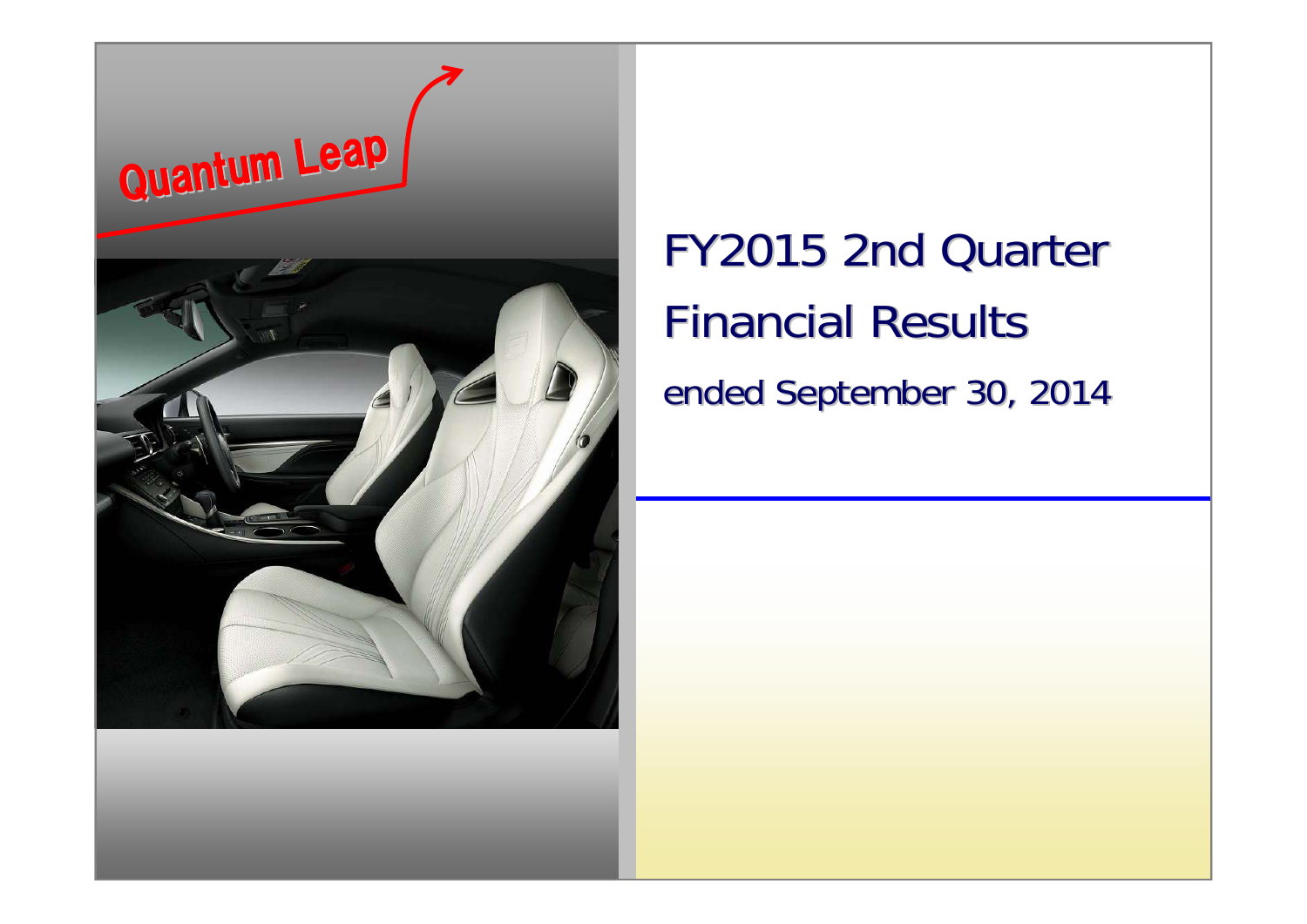

### 1. FY2015 2nd Quarter Financial Results

- 1) Overview of 2nd Quarter financial results 2) 2nd Quarter financial results for FY2015
- 3) Forecast for FY2015
- 2. Activities for Profit Improvement 1) By region (The Americas, Europe & Africa)
- 3. Improvement Efforts on Manufacturing 1) Initiatives to strengthen business foundation
- 2) New technology activities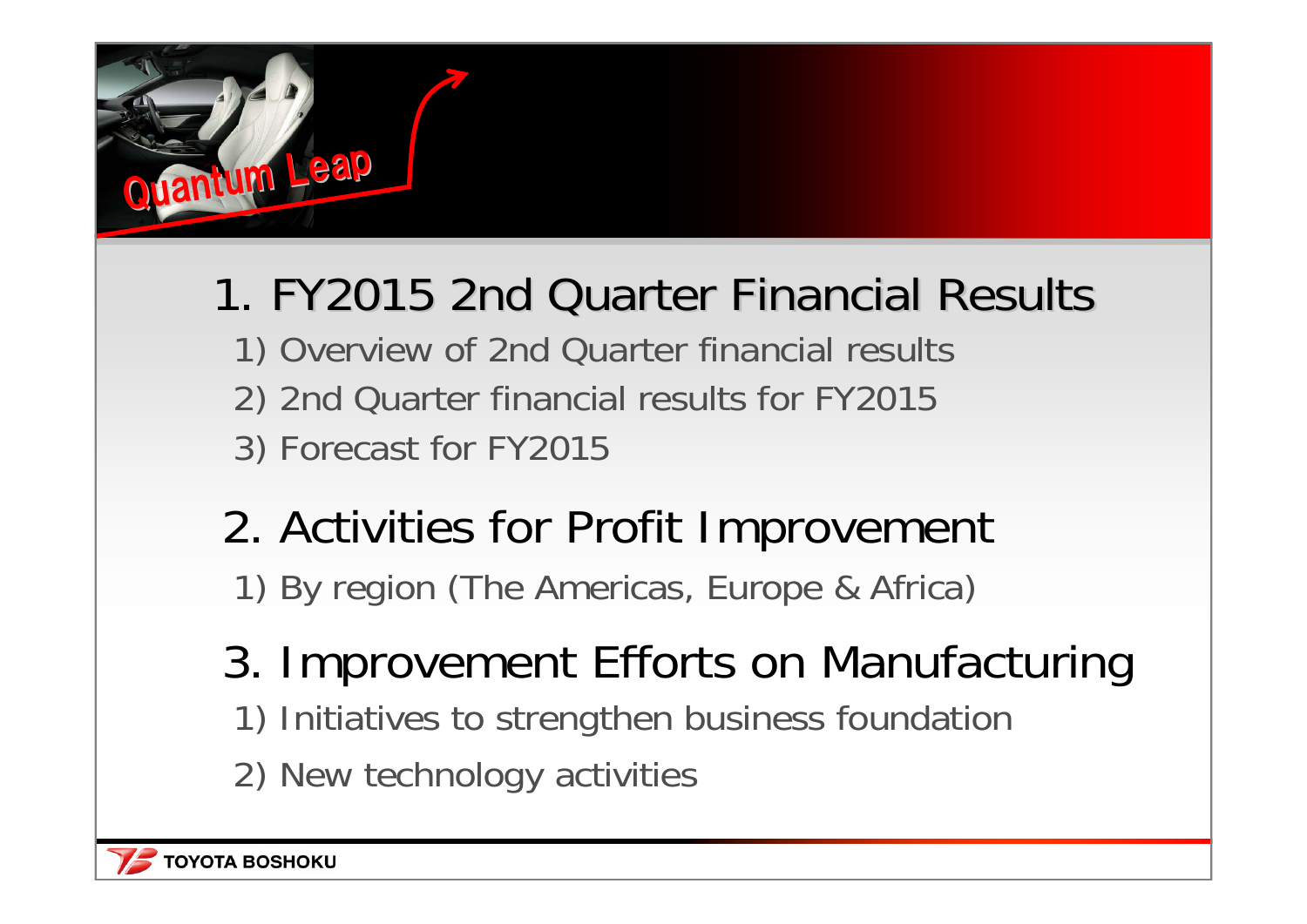

## 1. FY2015 2nd Quarter Financial Results

- 1) Overview of 2nd Quarter financial results
- 2) 2nd Quarter financial results for FY2015
- 3) Forecast for FY2015

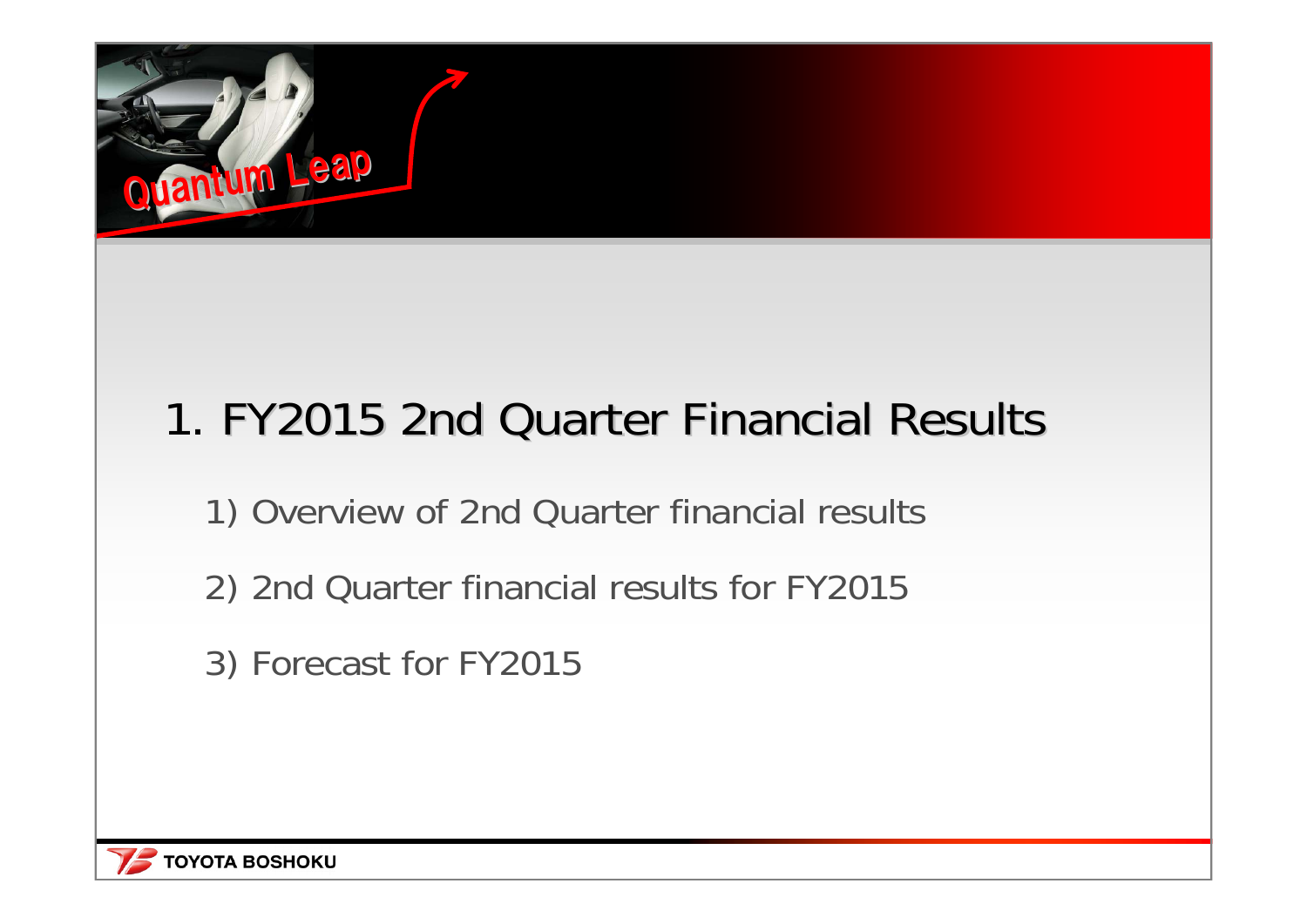### 1-1) Overview of 2nd Quarter financial results

1. Although the first half saw increases in revenue due to increased 1. Although the first half saw increases in revenue due to increased production in the Americas, profits decreased due to poor model production in the Americas, profits decreased due to poor model composition in Asia & Oceania and launch of production composition in Asia & Oceania and launch of production in the Americas.

2. Despite an increase in units produced in Japan, 2. Despite an increase in units produced in Japan, this financial year's forecast were unchanged due to decreased this financial year's forecast were unchanged due to decreased production and poor model composition in Asia & Oceania. production and poor model composition in Asia & Oceania.

3. Dividends for the 2nd Quarter are 9 yen per share.

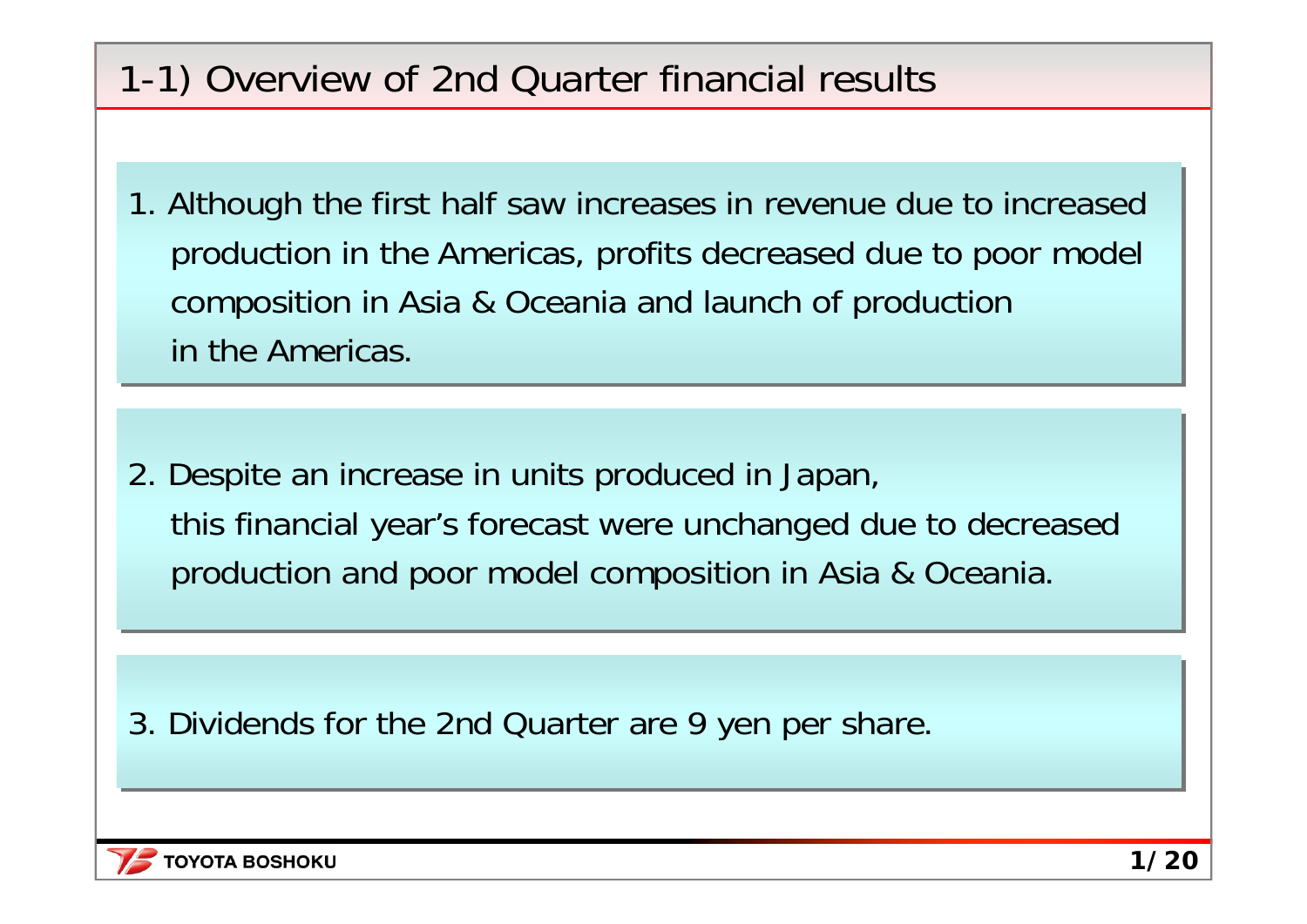| 2nd Quarter financial results for FY2015<br>$(100$ million yen $)$ |  |                                             |  |  |
|--------------------------------------------------------------------|--|---------------------------------------------|--|--|
|                                                                    |  | FY2014 20 FY2015 20 Fluctuation 10 Estimate |  |  |
| <b>Net Sales</b>                                                   |  |                                             |  |  |

| Net Sales               |                | $5,921$ 100.0% 6,257 100.0% |                            | $335$ : 5.7%   5,800:100.0% |
|-------------------------|----------------|-----------------------------|----------------------------|-----------------------------|
| <b>Operating Income</b> | $161: 2.7\%$   |                             | <b>145</b> 2.3% -16 -10.1% | $90^{\circ}$<br>$1.6\%$     |
| <b>Ordinary Income</b>  | $228:3.9\%$    | $\boxed{189}$ 3.0%          | $-39$ $-17.2\%$            | $100^{\frac{1}{5}}$<br>1.7% |
| Net Income              | 114<br>$1.9\%$ | $87:1.4\%$                  | $-27: -24.0\%$             | $20^{\frac{1}{2}}$<br>0.3%  |
|                         |                |                             |                            |                             |

| Per Share Net Income              |              | $62.00$ yen       | 47.15 yen  |                     |
|-----------------------------------|--------------|-------------------|------------|---------------------|
| Per Share Cash<br><b>Dividend</b> |              | $9.00$ yen        | $9.00$ yen |                     |
| Exchange<br>Rate                  | <b>US \$</b> | 99 yen            | $103$ yen  | 4 yen<br>(weak yen) |
|                                   | Euro         | $130 \text{ yen}$ | $139$ yen  | 9 yen<br>(weak yen) |



 $\Gamma$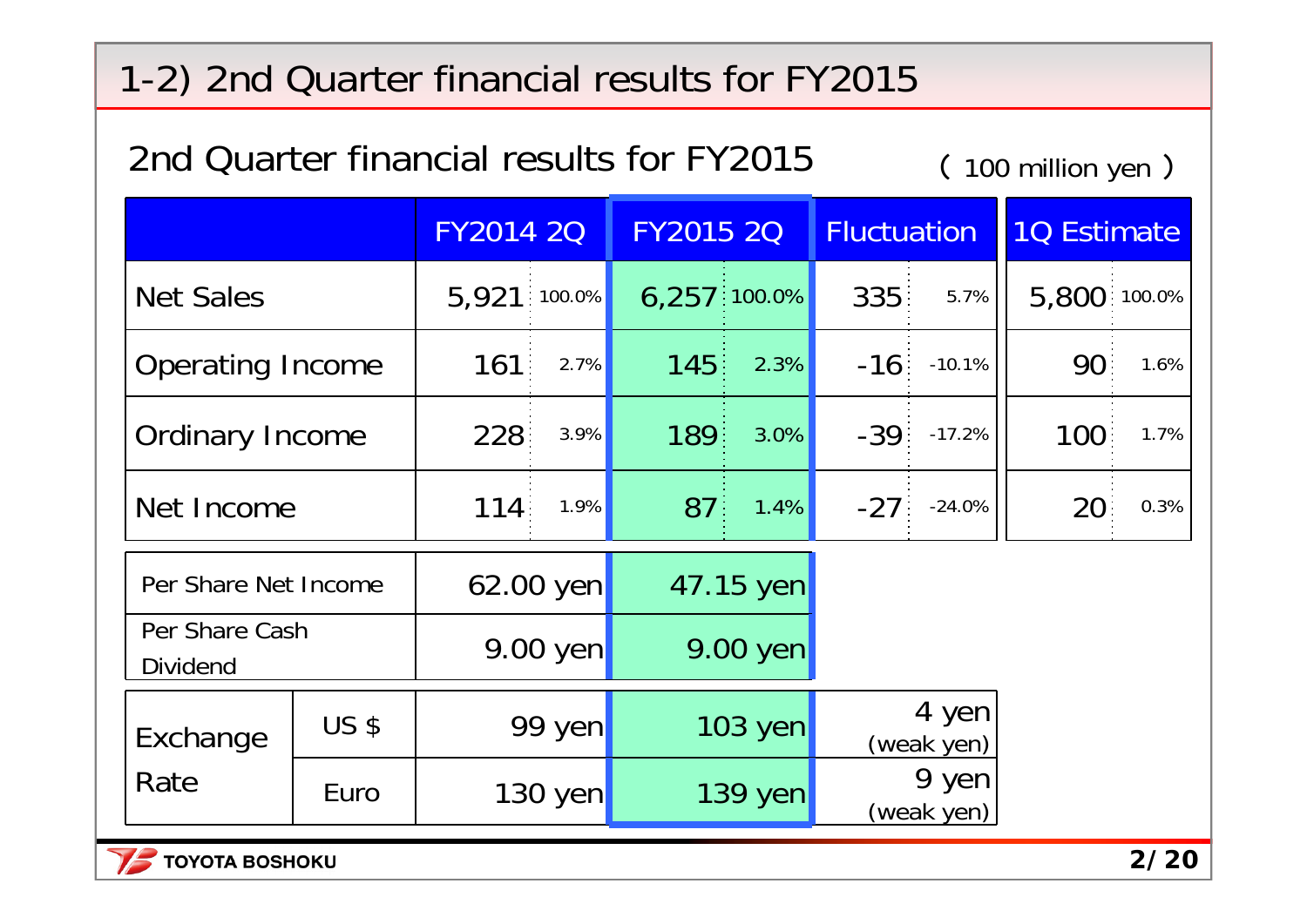**TOYOTA BOSHOKU** 

Unit production by region



**3/20**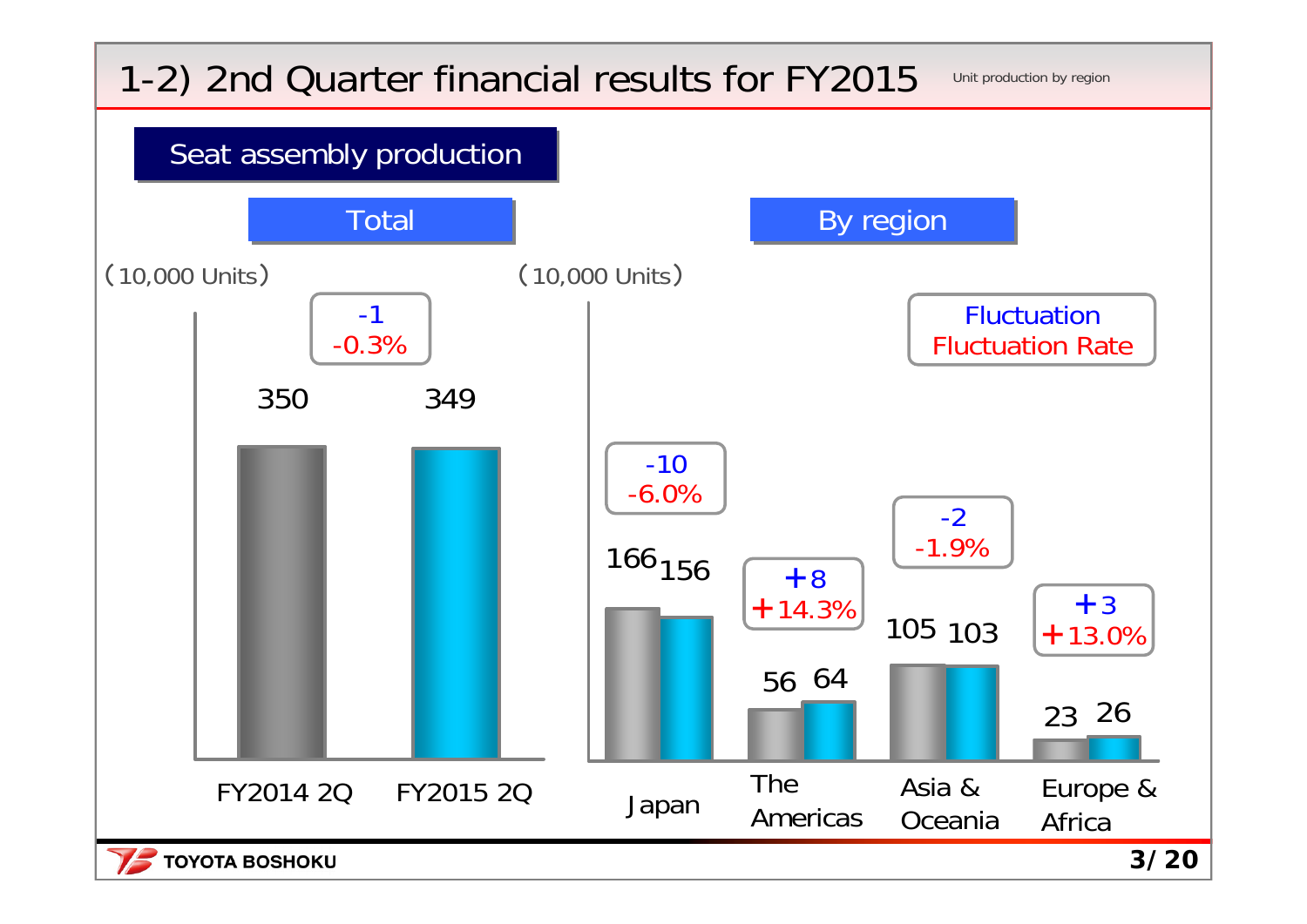Net Sales & operating Income by region

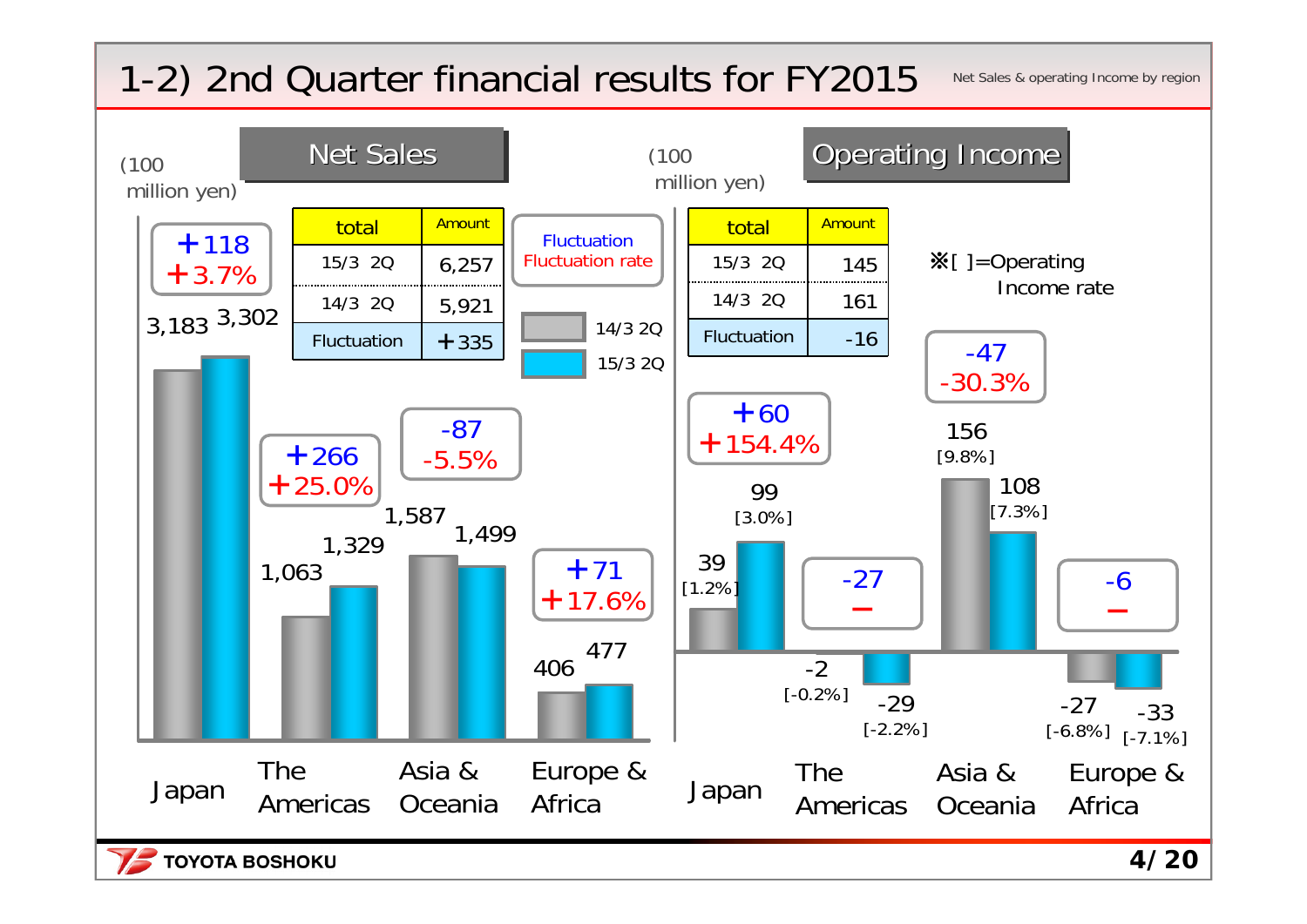Ordinary Income Increase & Decrease Analysis



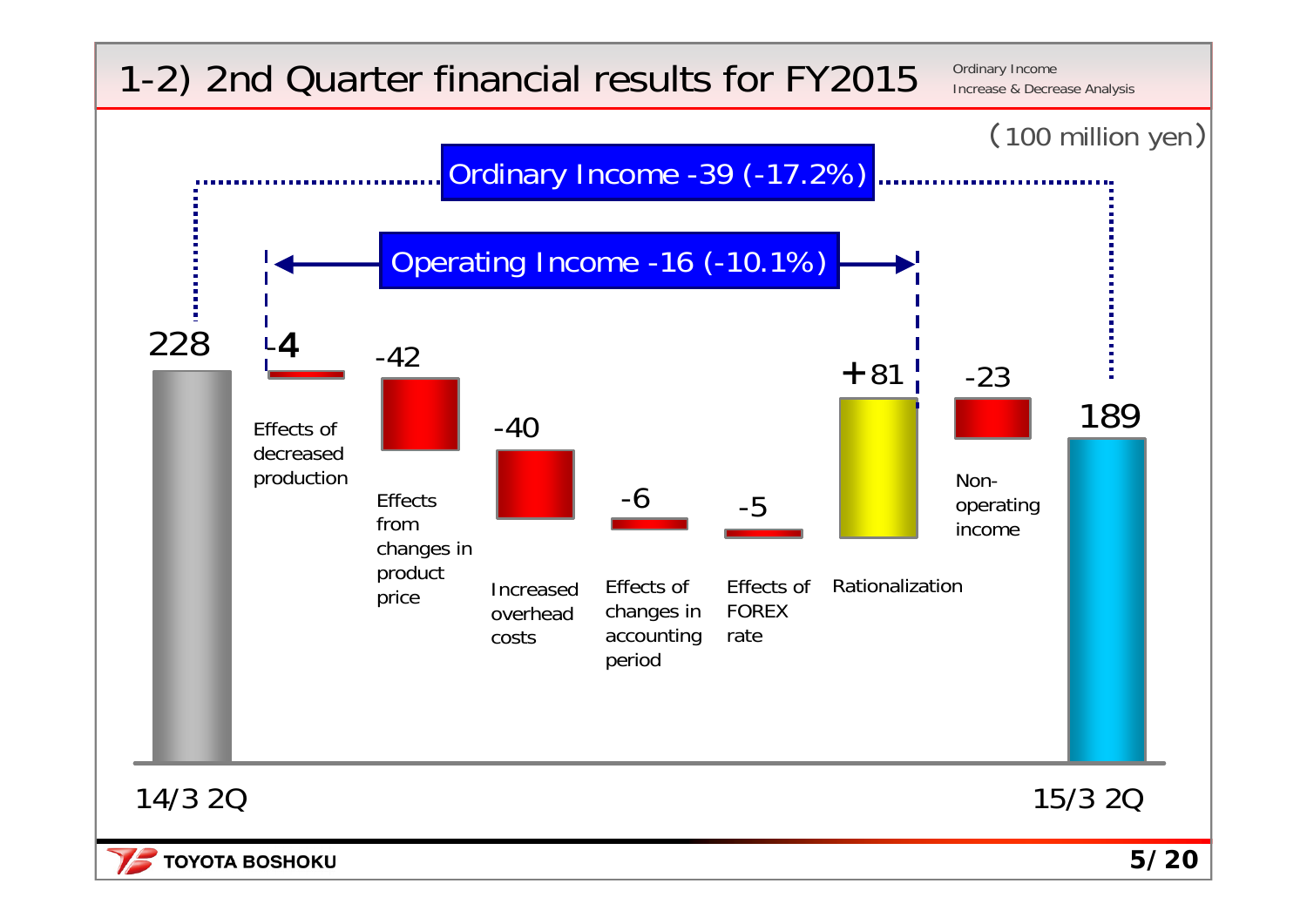### 1-3) Forecast for FY2015

#### Forecast for FY2015

(100 million yen )

|                                   |              | <b>FY2014</b><br><b>Results</b> |           | <b>FY2015</b><br>Forecast |         | <b>Fluctuation</b> |                     | Estimate at<br><b>1Q</b> |               |
|-----------------------------------|--------------|---------------------------------|-----------|---------------------------|---------|--------------------|---------------------|--------------------------|---------------|
| <b>Net Sales</b>                  |              | 12,183 100.0%                   |           | 12,000 100.0%             |         | $-183$             | $-1.5%$             | 12,000                   | 100.0<br>$\%$ |
| <b>Operating Income</b>           |              | 288                             | 2.4%      | $270^{\circ}$             | 2.3%    | $-18$              | $-6.3%$             | 270                      | 2.3%          |
| <b>Ordinary Income</b>            |              | $402^{\frac{1}{2}}$             | 3.3%      | 290                       | 2.4%    |                    | $-112$ $-28.0\%$    | $290^{\frac{1}{2}}$      | 2.4%          |
| Net Income                        |              | 126:                            | 1.0%      | 120                       | 1.0%    |                    | $-6: -4.8\%$        | 120 <sup>1</sup>         | 1.0%          |
| Per Share Net Income              |              | 68.05 yen                       |           | 64.76 yen                 |         |                    |                     | 64.76 yen                |               |
| Per Share Cash<br><b>Dividend</b> |              | 18.00 yen                       |           | 18.00 yen                 |         |                    |                     | 18.00 yen                |               |
| Exchange<br>Rate                  | <b>US \$</b> | $100$ yen                       |           |                           | 104 yen |                    | 4 yen<br>(weak yen) |                          | 101 yen       |
|                                   | Euro         |                                 | $134$ yen |                           | 137 yen |                    | 3 yen<br>(weak yen) |                          | 136 yen       |

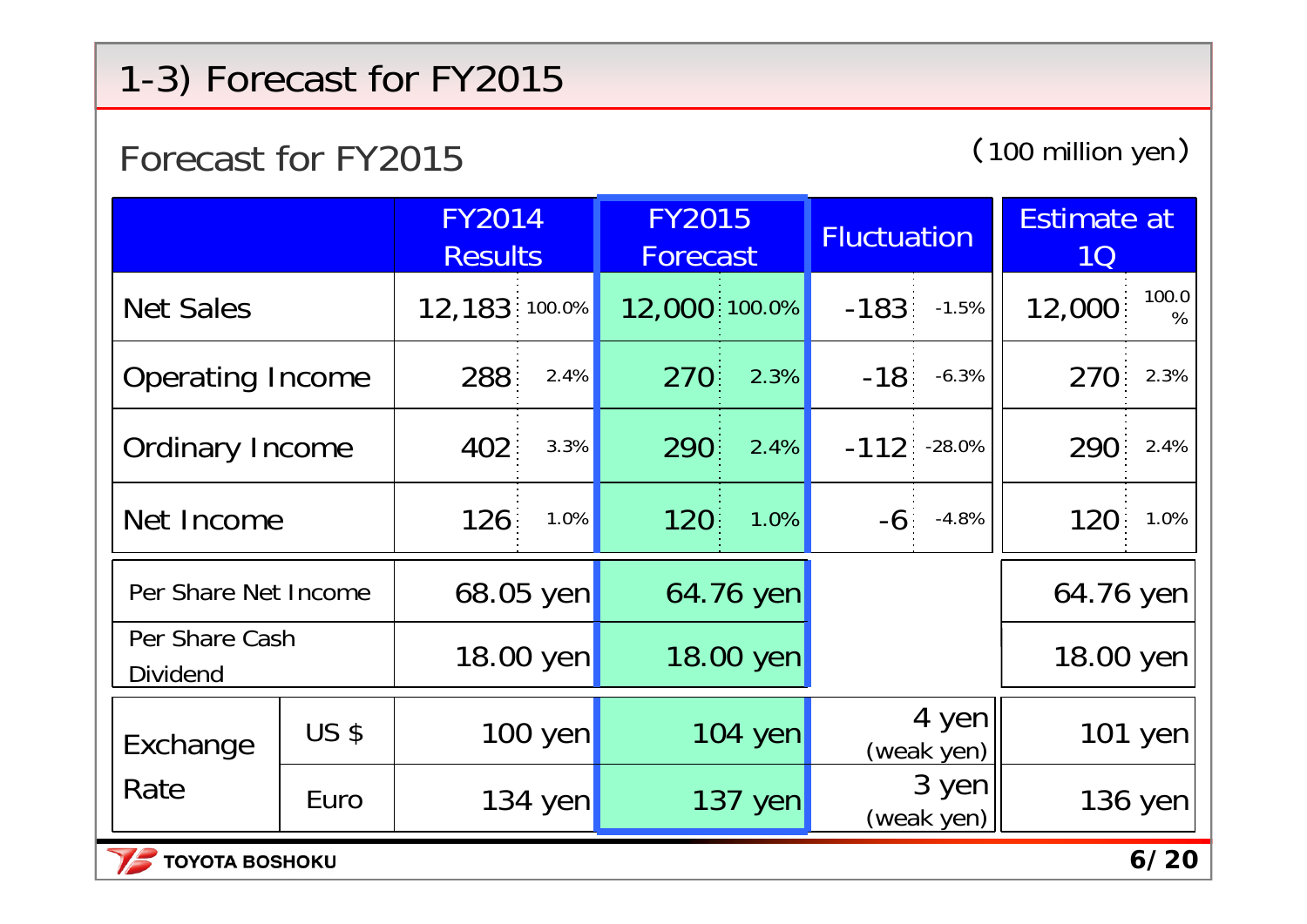### 1-3) Forecast for FY2015



**7/20**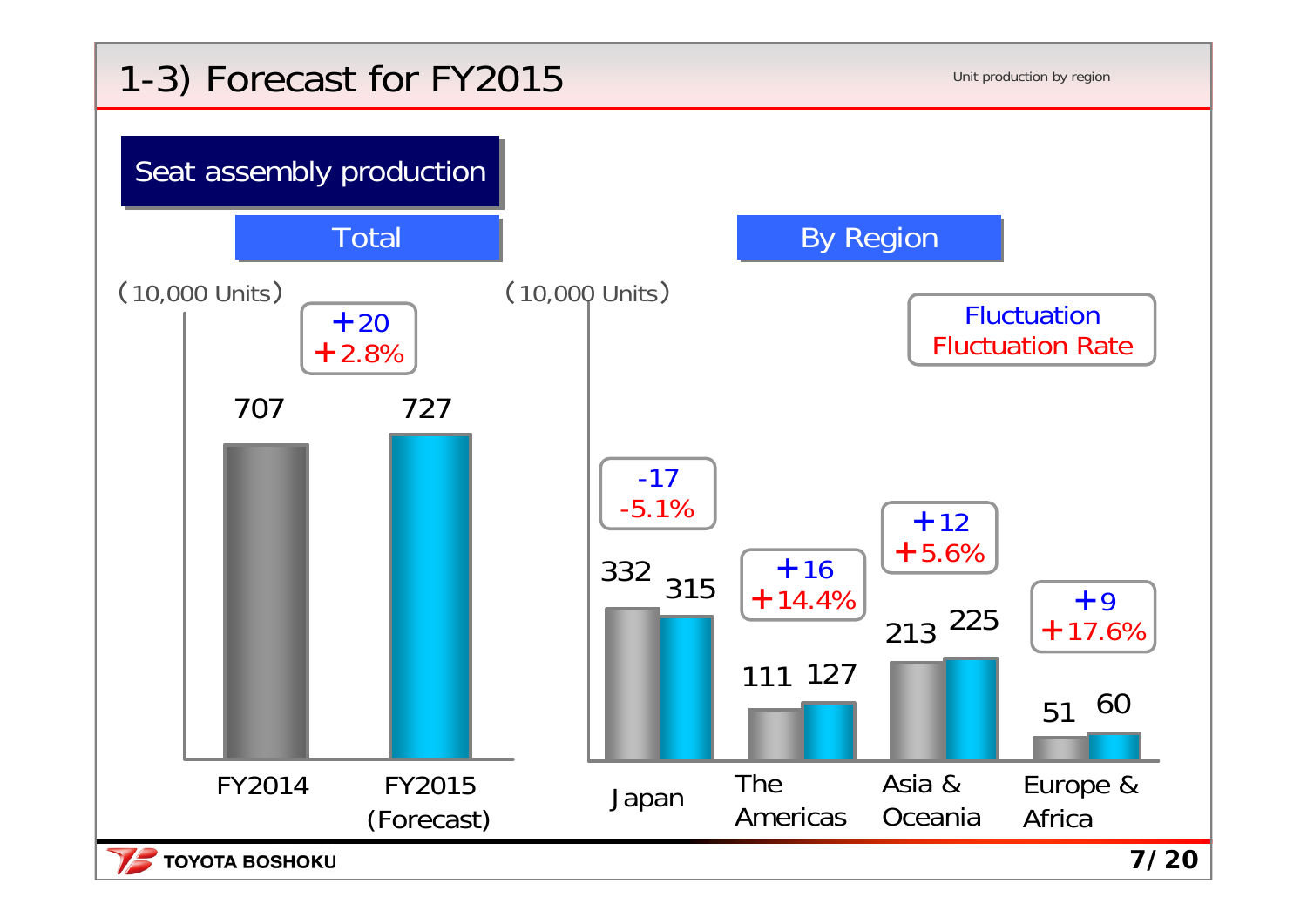### 1-3) Forecast for FY2015

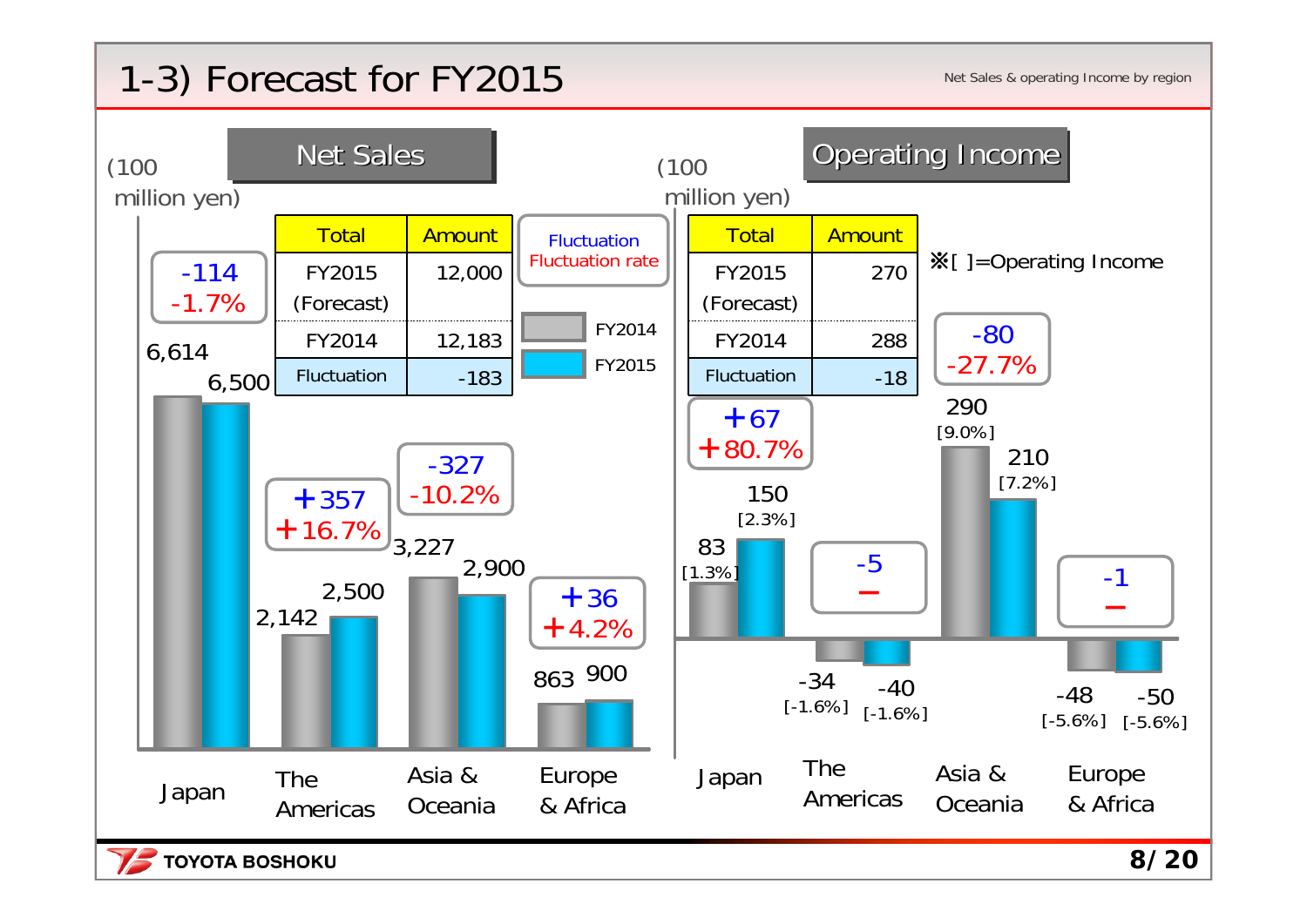#### **1-3) Forecast for FY2015** Income Increase & Decrease Analysis **Increase Analysis**

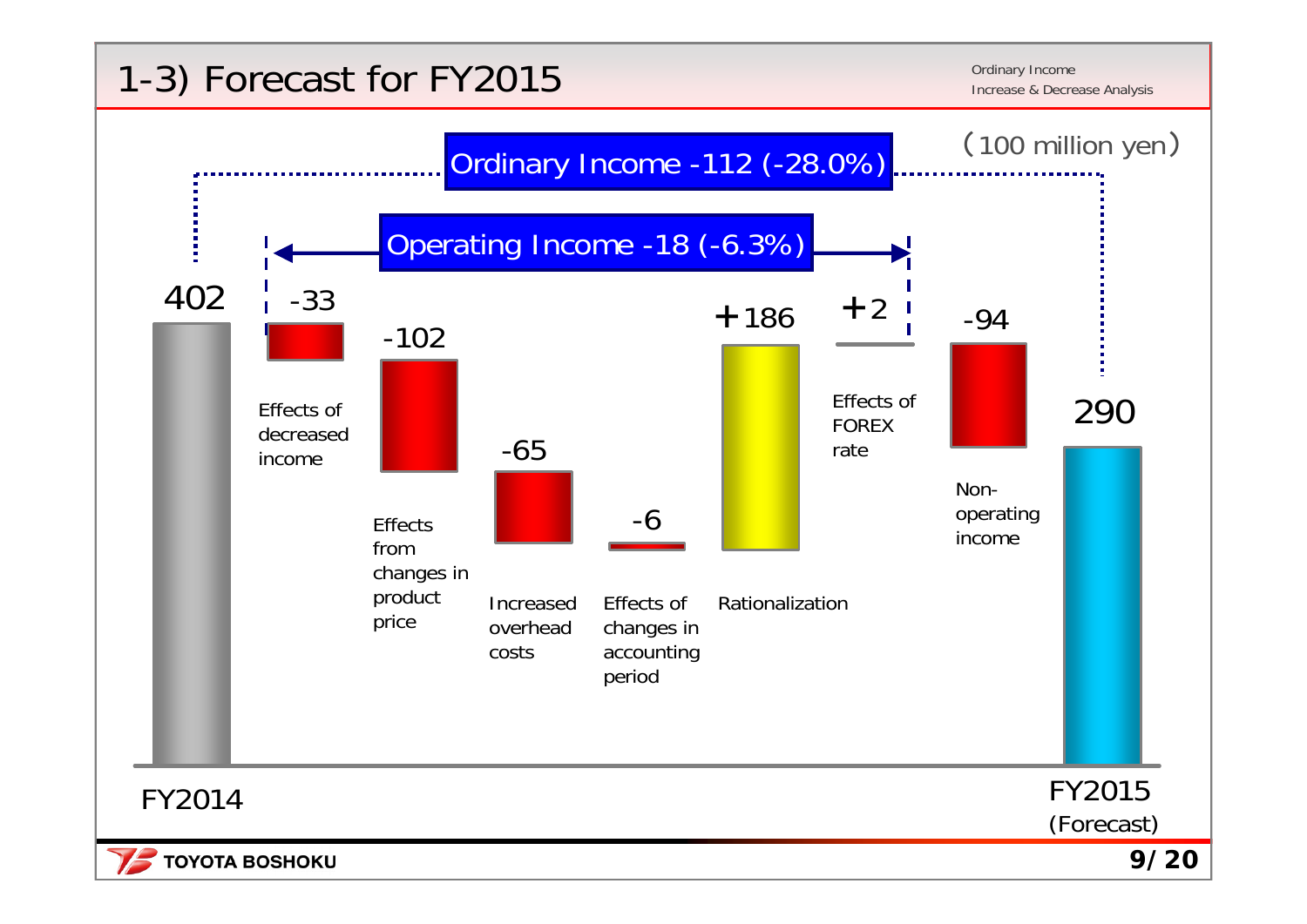

### 2. Activities for Profit Improvement

1) By region (The Americas, Europe & Africa)

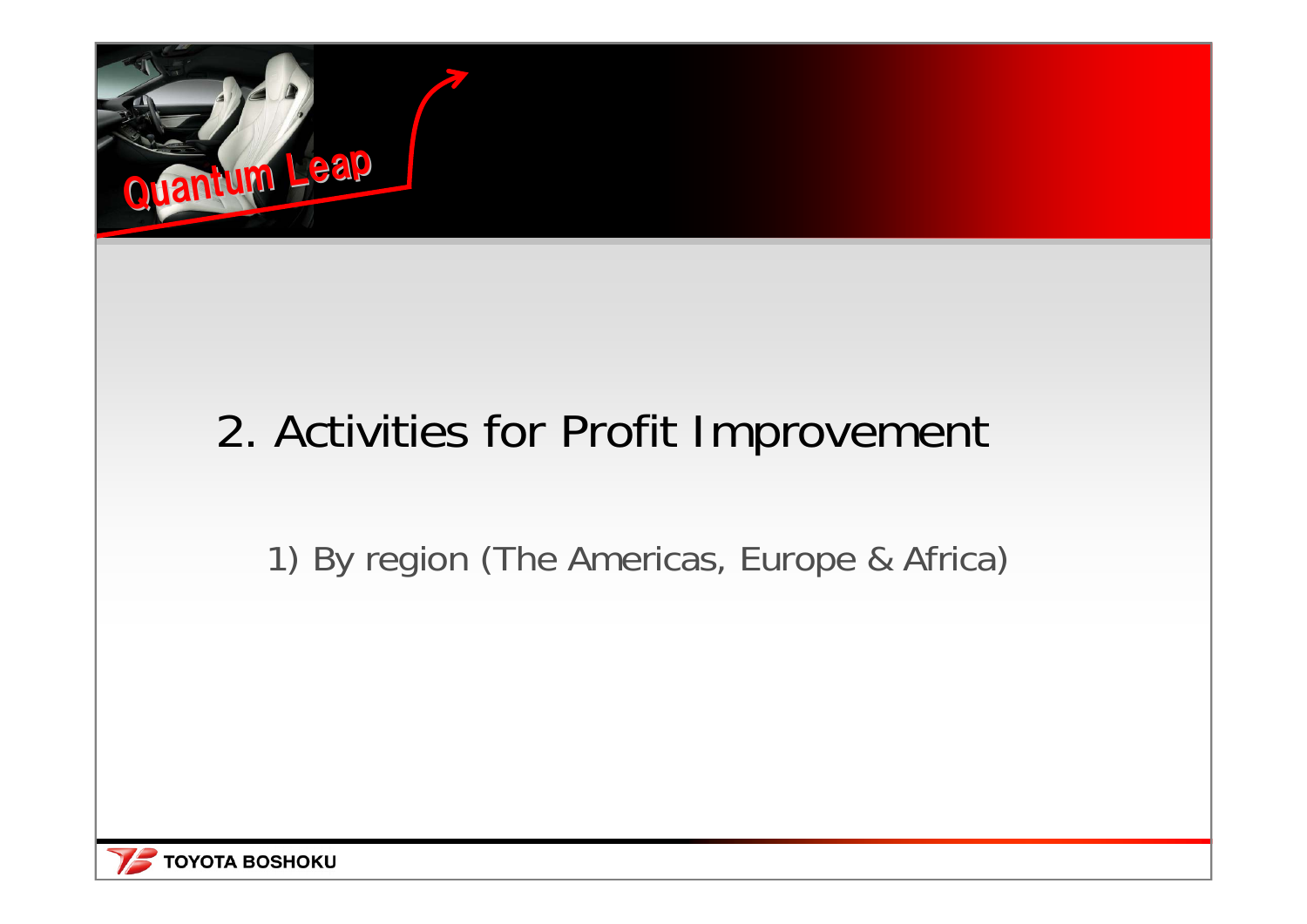### 2-1) By region (The Americas)

### In-depth look at regional issues in the Americas

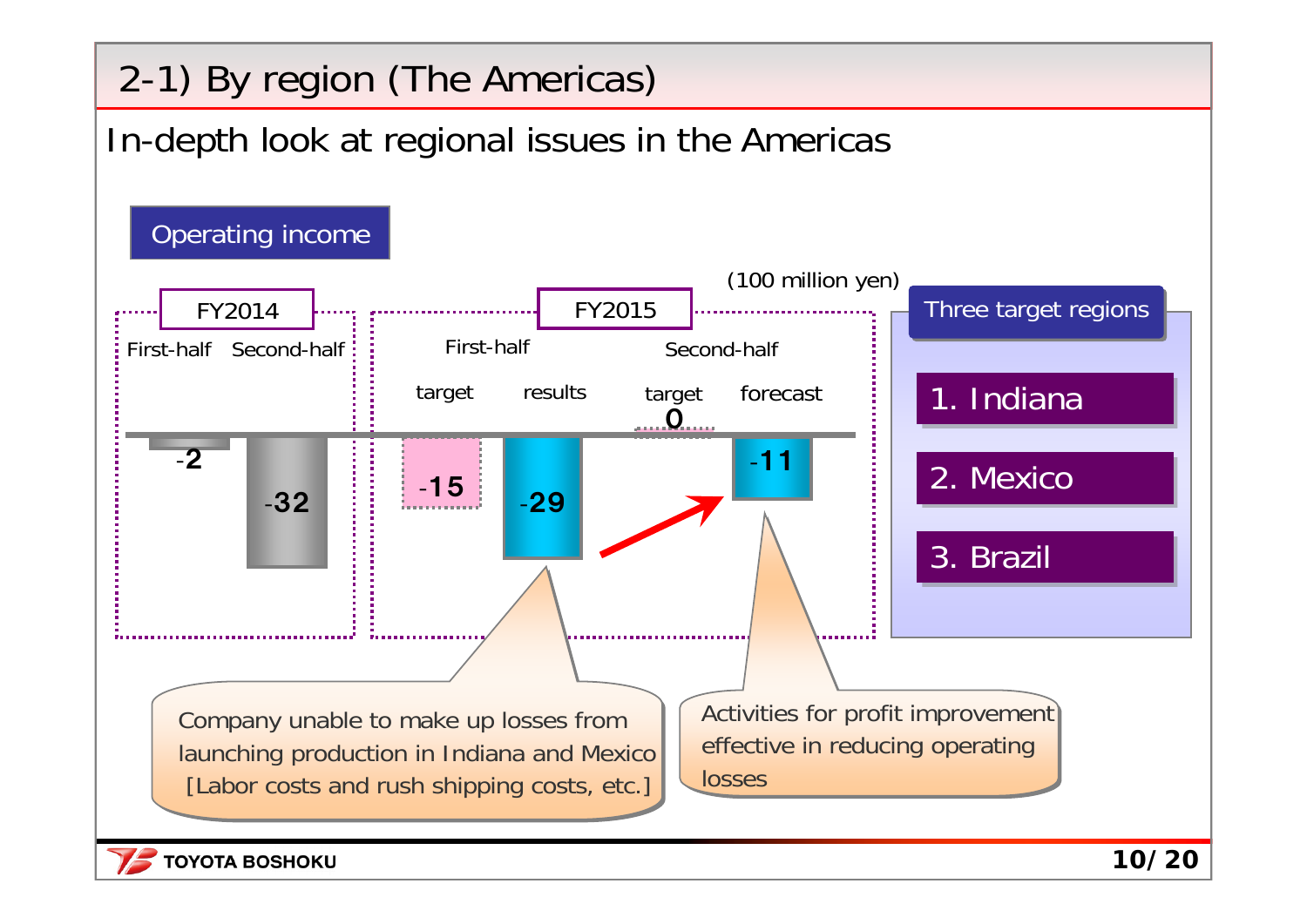### 2-1) By region (The Americas)

Three target regions—solid implementation of activities for profit improvement



Profit Improvement Committee and active support by headquarters' functions

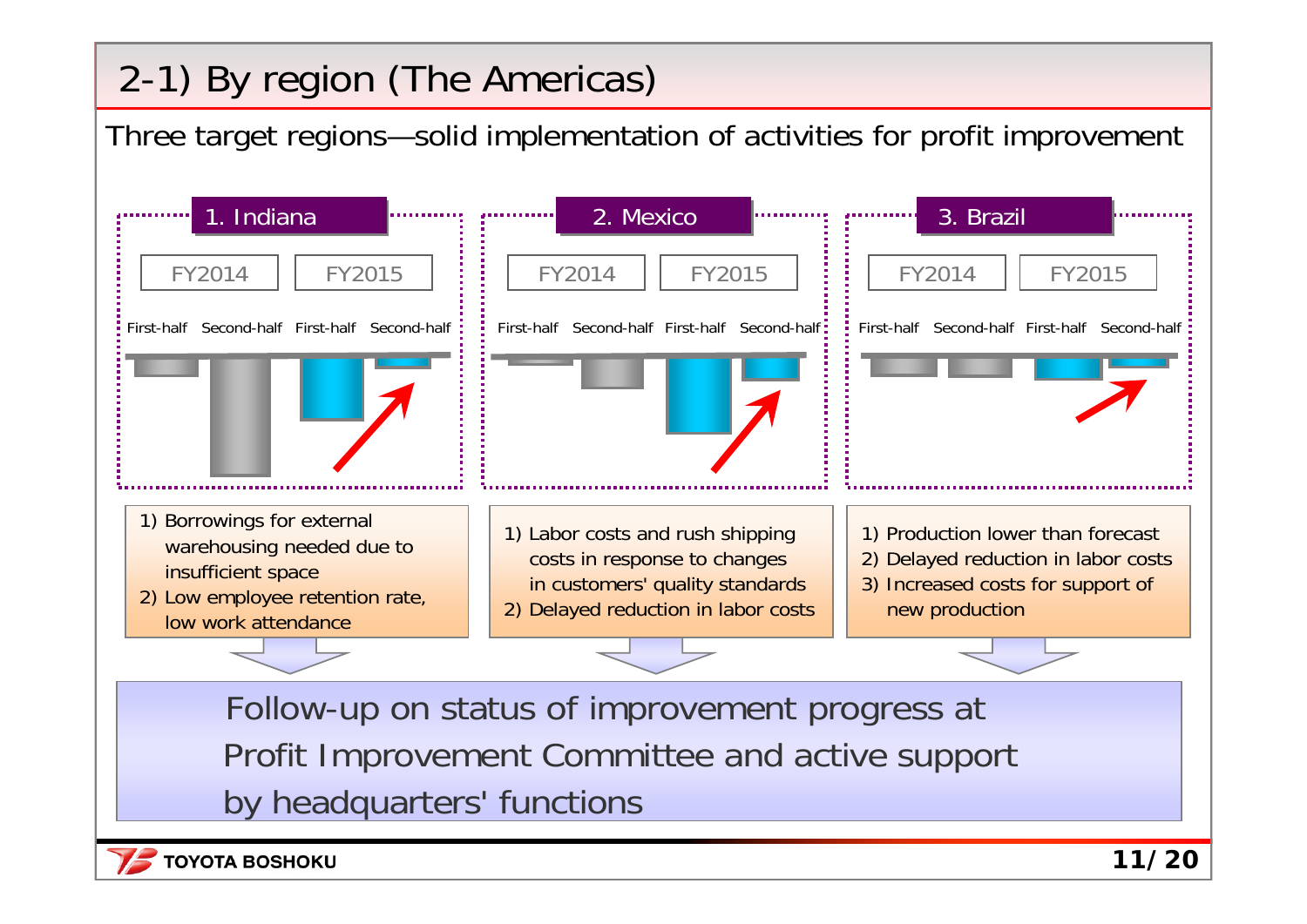### 2-1) By region (Europe & Africa)

Promoting Europe & Africa profit structure reform according to plan



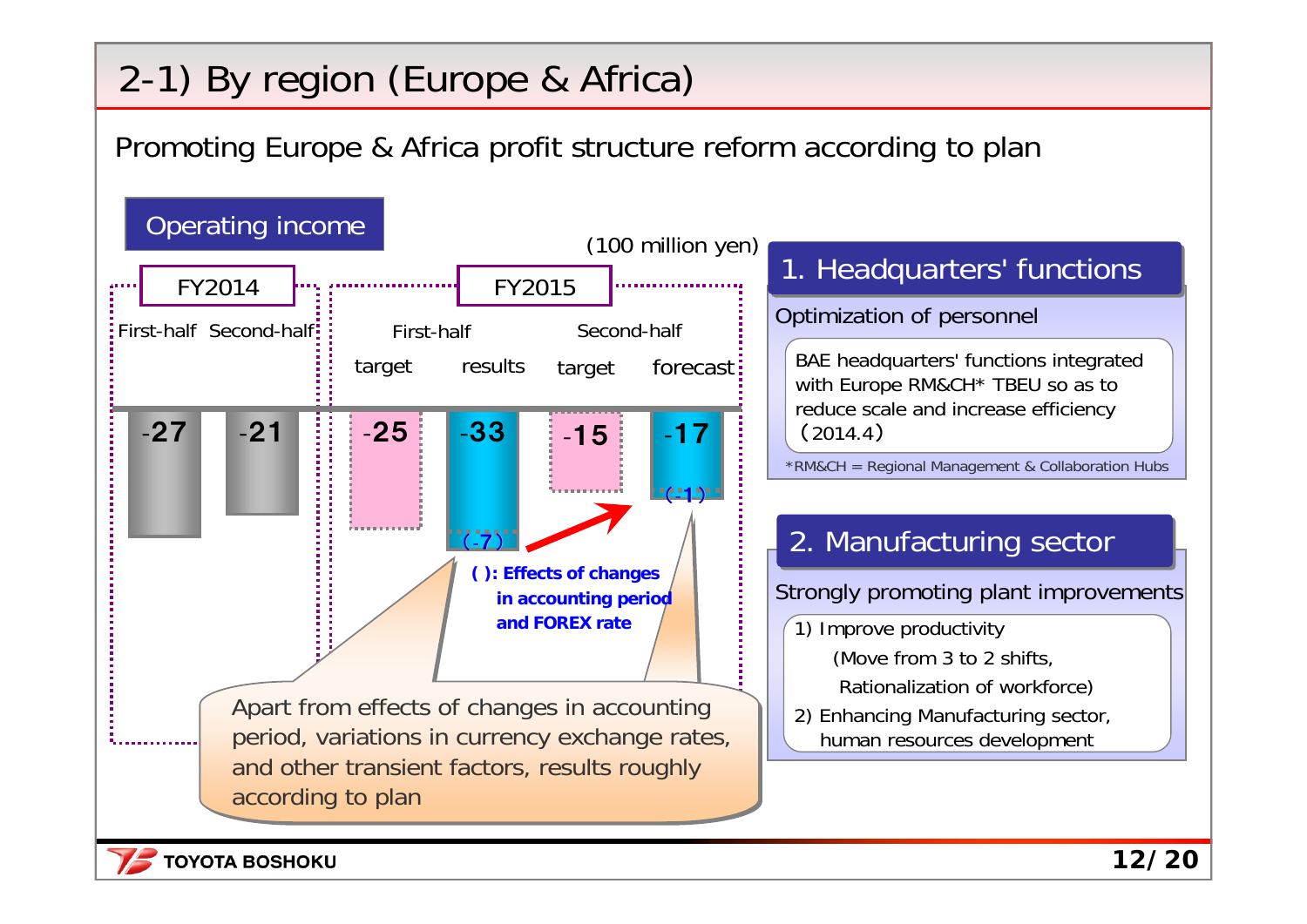

## 3. Improvement Efforts on Manufacturing

1) Initiatives to strengthen business foundation

2) New technology activities

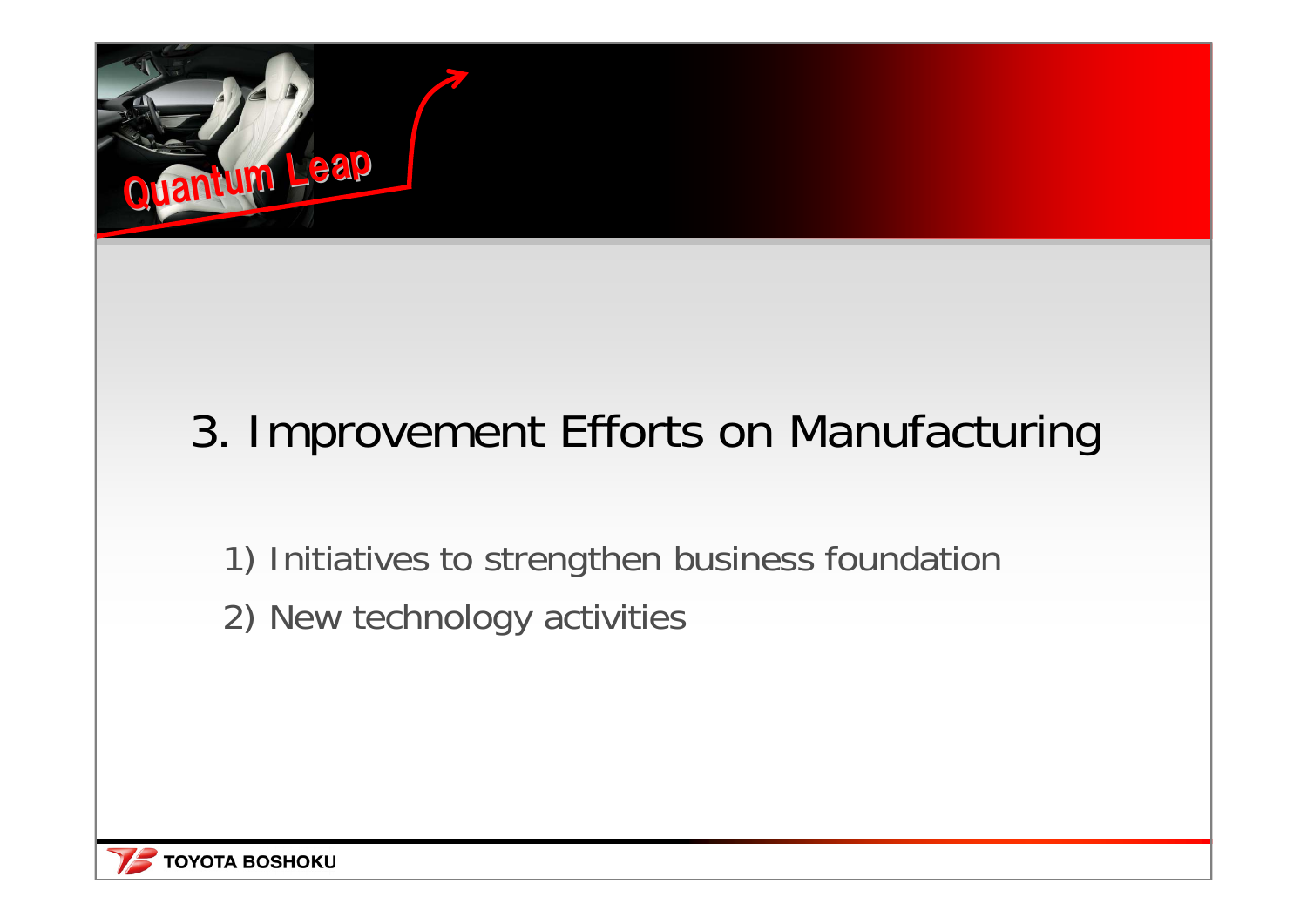3-1) Initiatives to strengthen business foundation [1]

### Measures targeting upcoming global models

#### 《Target 》 《Target 》

Steady development and preparations for production to meet continued launch of production globally Steady development and preparations for production to meet continued launch of production globally

Before: Linking headquarters with each **After:** production site, building in quality and resolving problems with each model launched

#### Rapidly resolving problems globally at identical sites

Key personnel from production, development and technical departments worldwide meet together, confirm and work on issues using actual seats

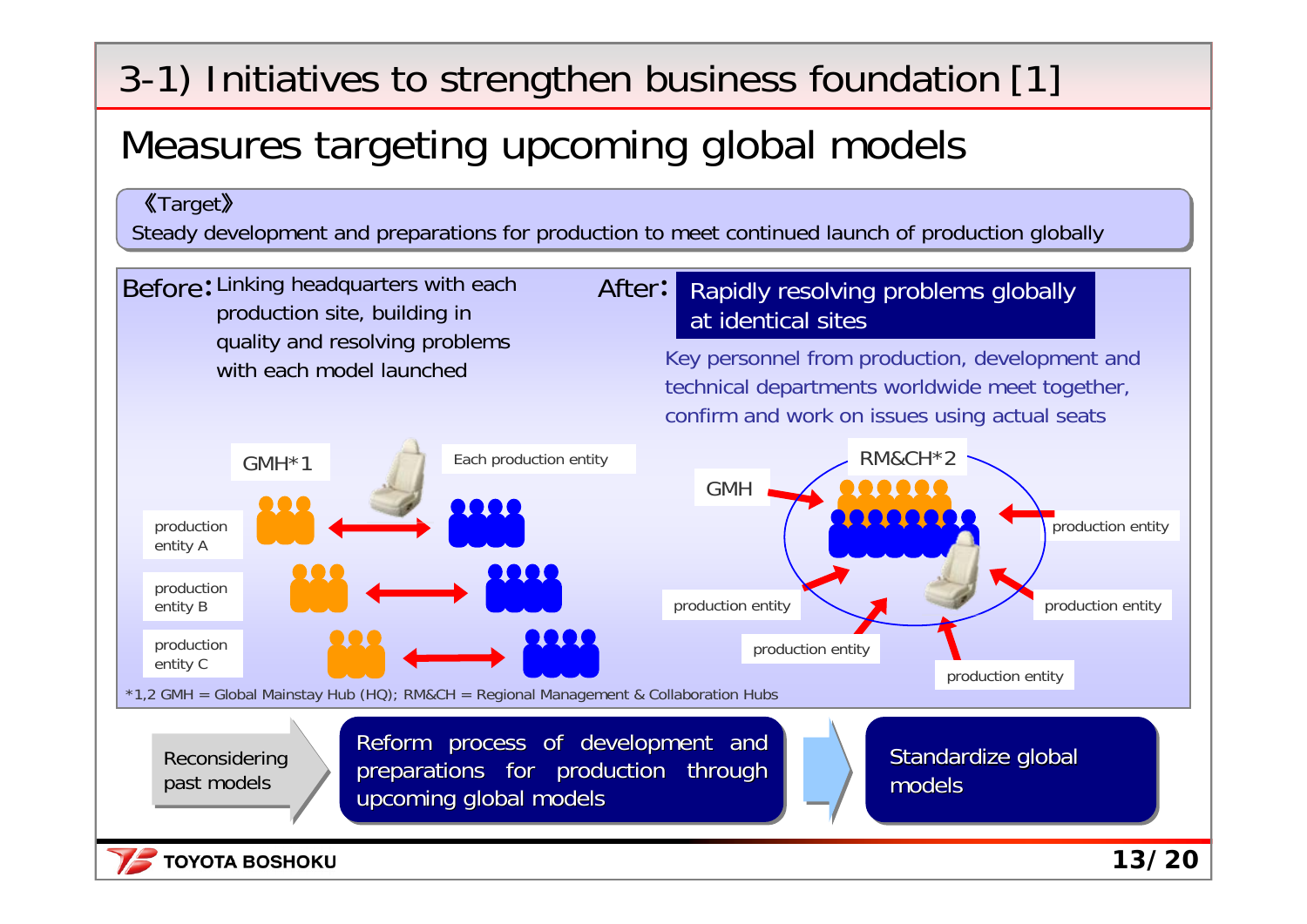3-1) Initiatives to strengthen business foundation [2]

Strengthen optimized production system within global regions (Domestic)

1. Reorganize plants to secure profits

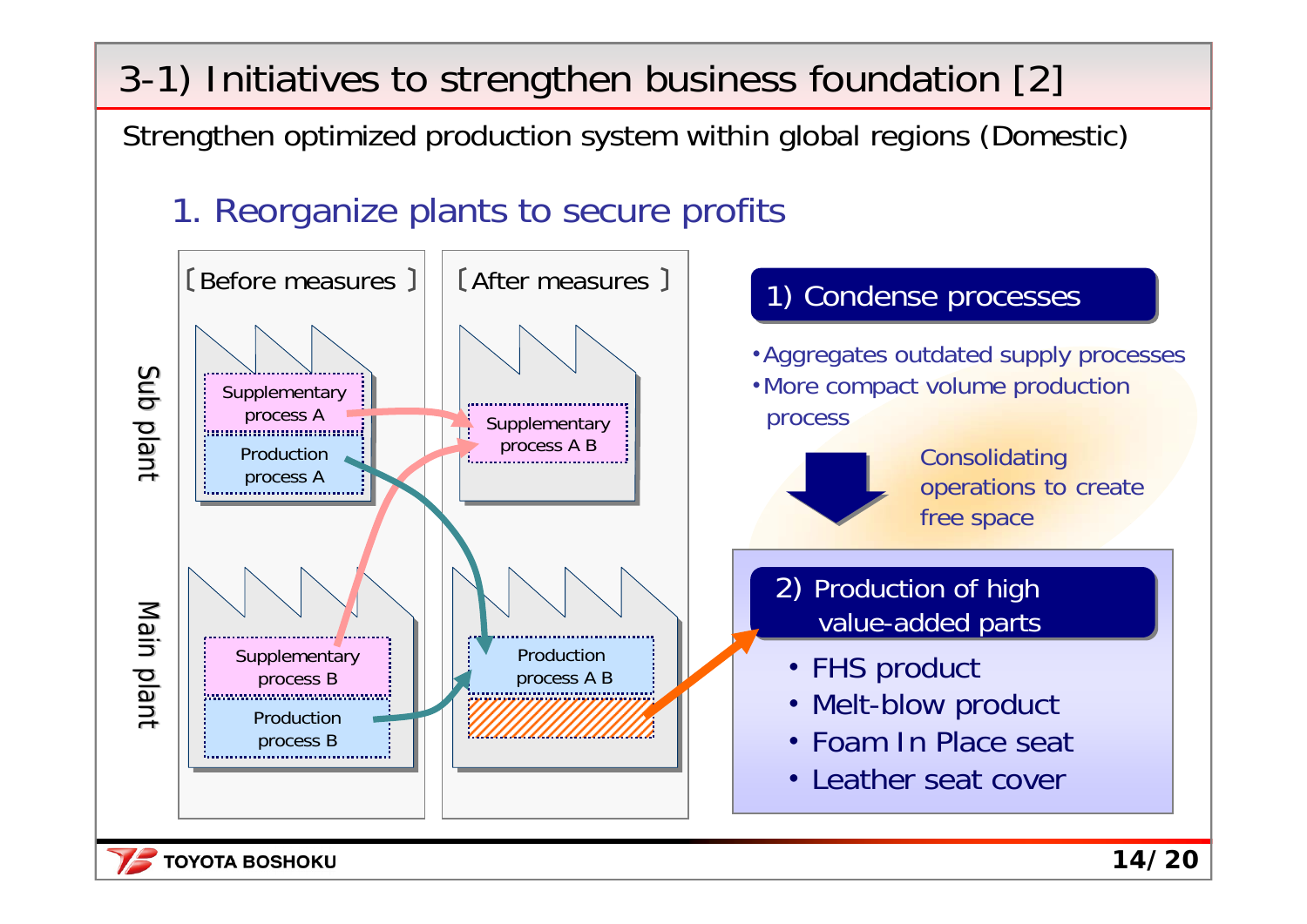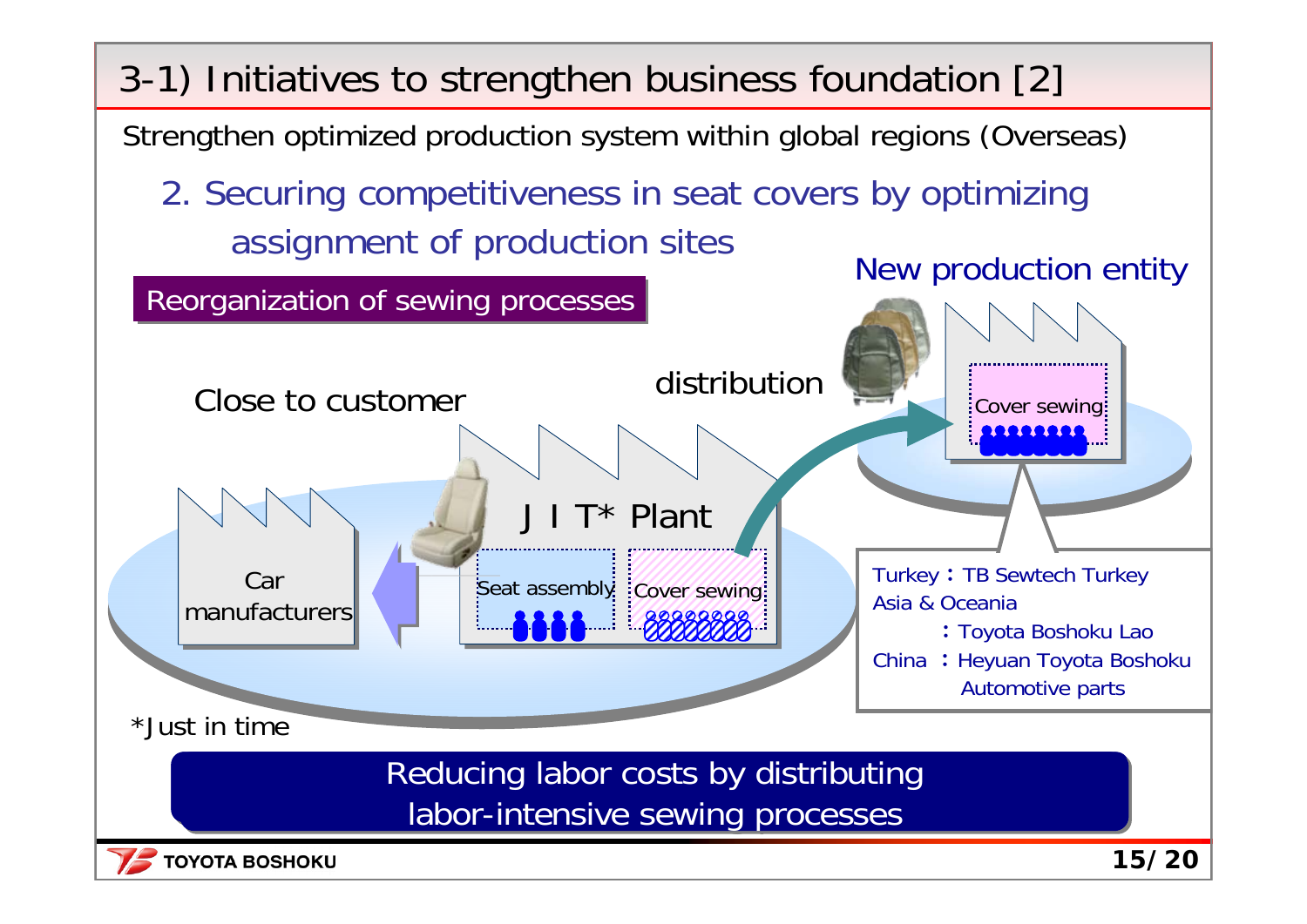3-1) Initiatives to strengthen business foundation [2]

Strengthen optimized production system within global regions (Logistics)

3. Measures for more efficient logistics in North America



Efforts to create optimal intra-regional logistics from Efforts to create optimal intra-regional logistics from North American regions North American regions Aiming to reduce logistics costs and CO2 emissions in each region Aiming to reduce logistics costs and CO2 emissions in each region

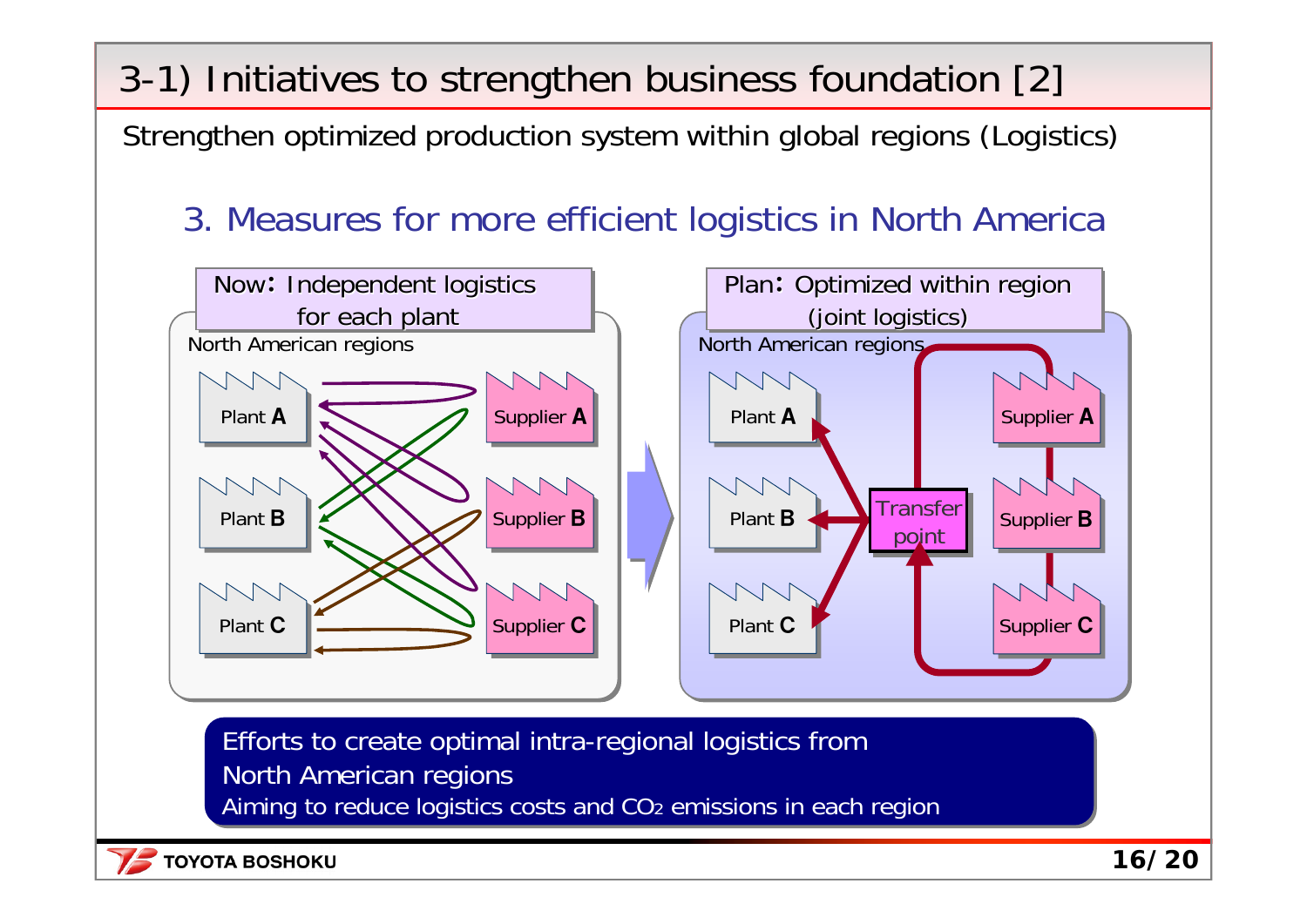Expanded use of Foam In Place seats Promoting development of seats using the Foam In Place method to enhance both design and hold performance LEXUS RC-F (2014) Use now increasing LEXUS RC (2014) **Coupe** LEXUS NX (2014) **SUV**LEXUS IS (2013) **Sporty Sedan 17/20TOYOTA BOSHOKU** 

3-2) New technology activities [1]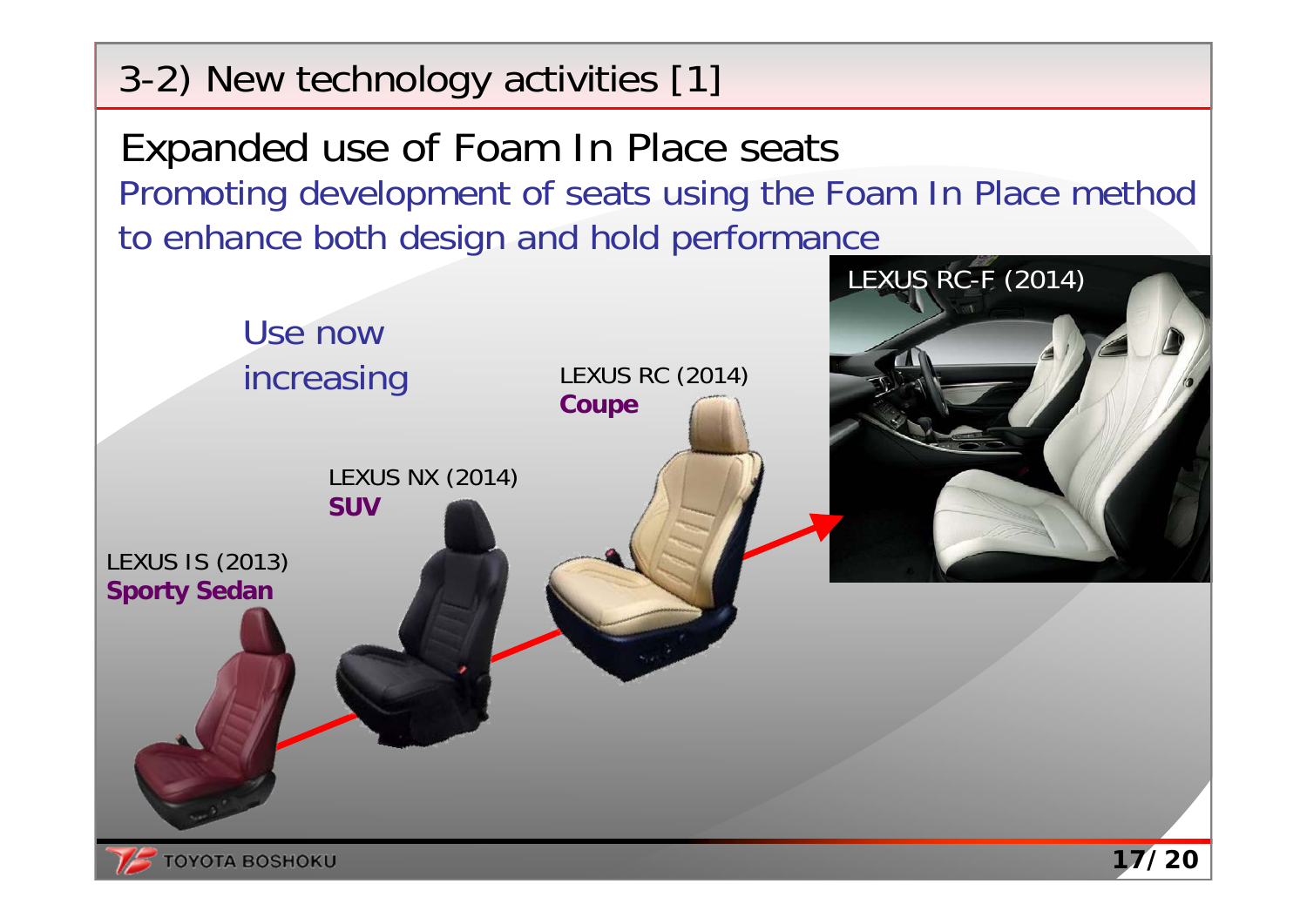### 3-2) New technology activities [2]

1222000

Trial operations have commenced at the Tajimi Technical Center proving ground

Through vehicular testing on our proving ground, we perform dynamic evaluations with the aim of developing competitive, attractive products.

| <b>Name</b> | : Toyota Boshoku Tajimi Technical Center                                               |
|-------------|----------------------------------------------------------------------------------------|
| Location    | : Tajimi City, Gifu Prefecture, Japan                                                  |
| Area        | : Site area is approx. $360,000$ m <sup>2</sup>                                        |
|             | the test course area is approx. $140,000 \text{ m}^2$                                  |
|             | Test course : Track (total length: 1,800 m with a 670 m straight-line stretch of road) |
|             | Course that recreates a wide variety of road surfaces                                  |
|             |                                                                                        |

**De Pi** 

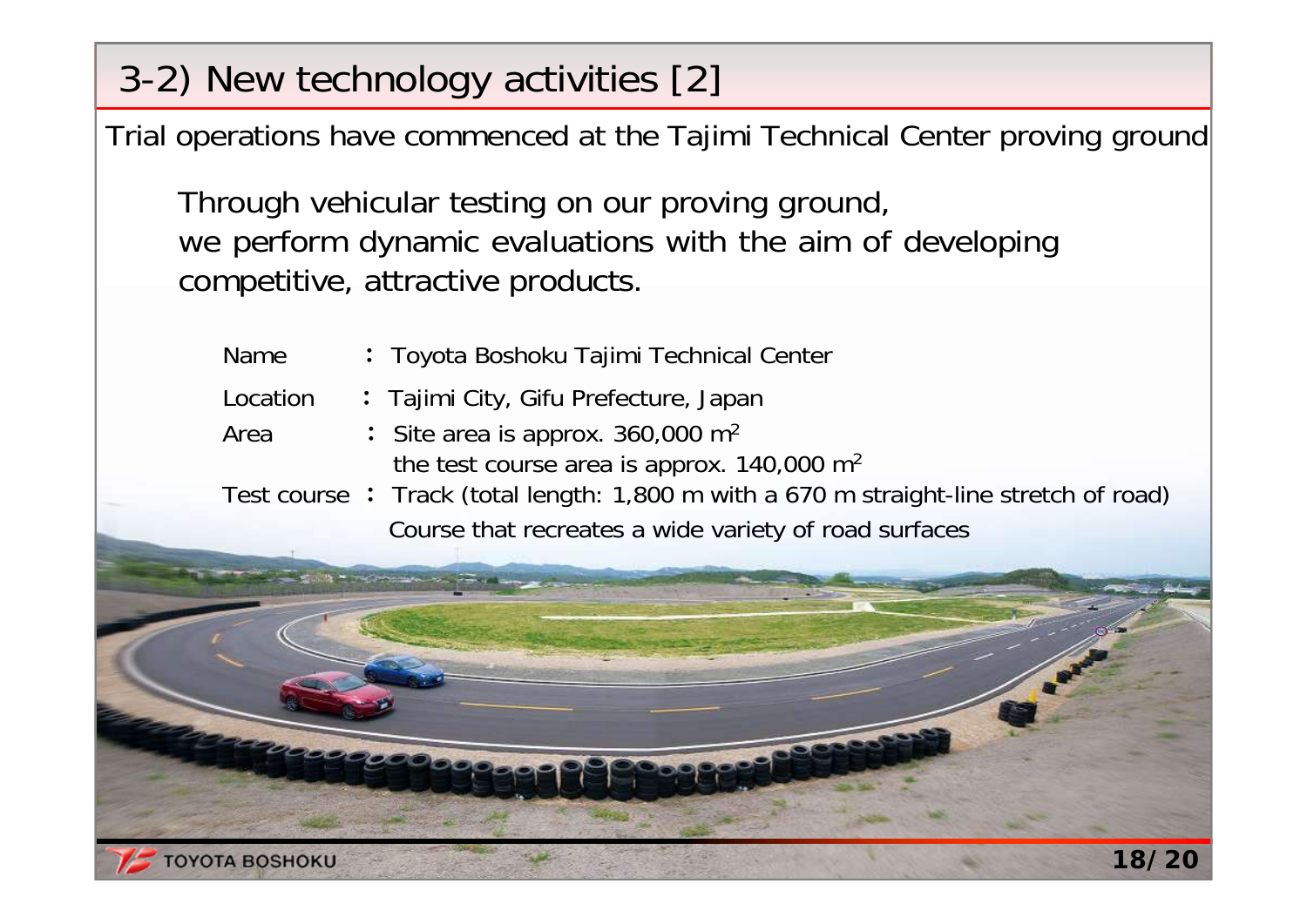

**TOYOTA BOSHOKU**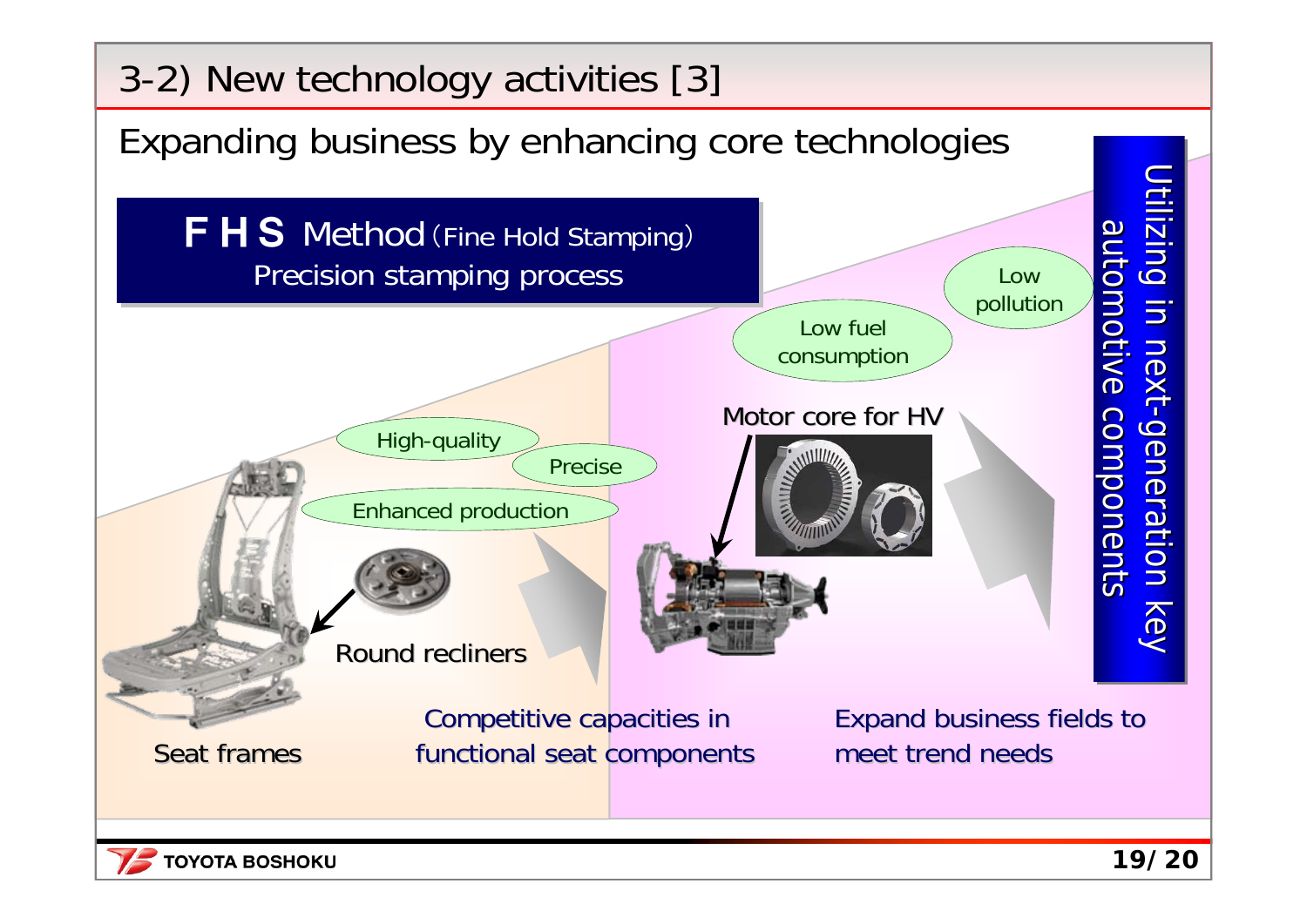

Expanding business by enhancing core technologies Expanding business by enhancing core technologies